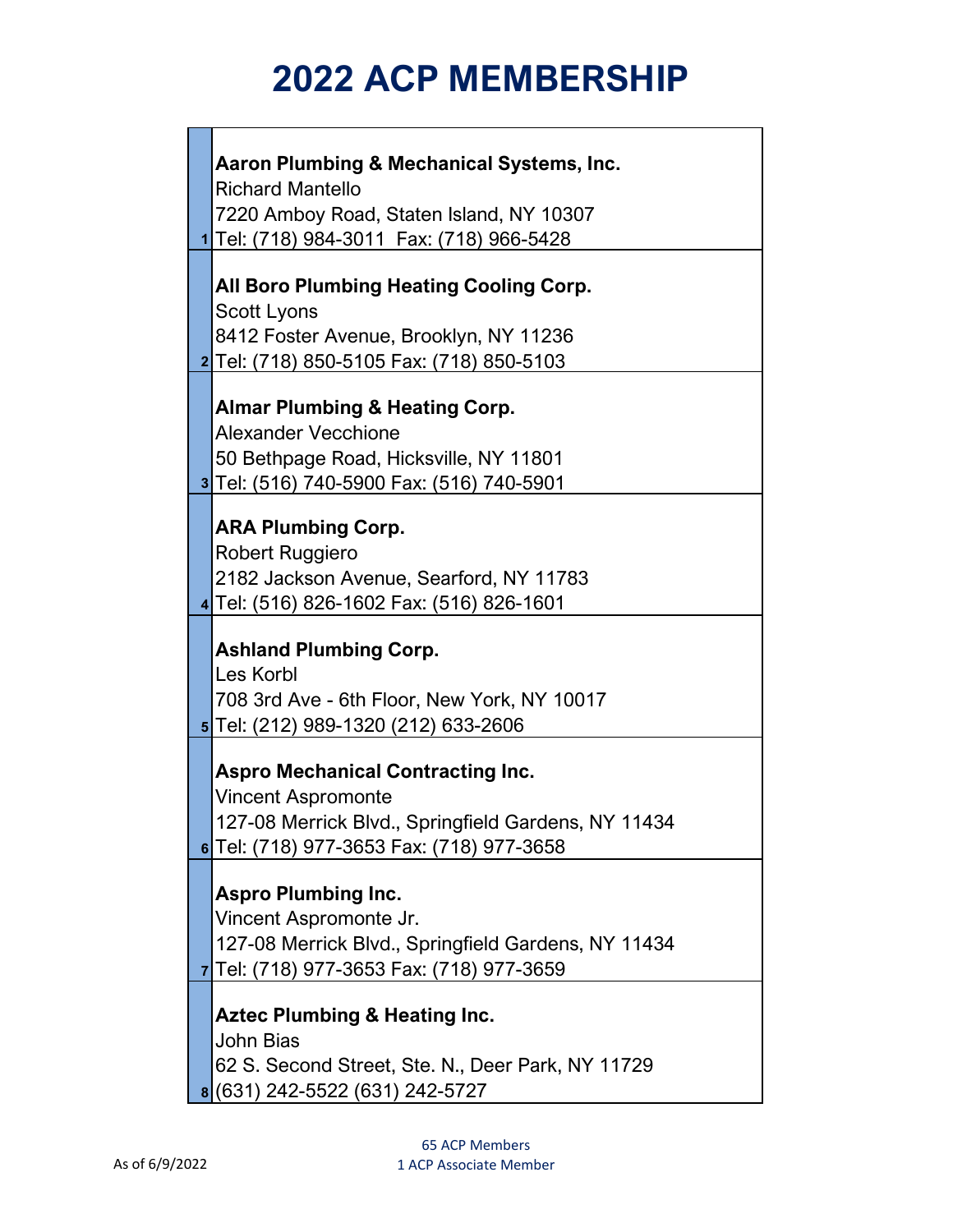| <b>George Bassolino Plumbing LTD.</b>                       |
|-------------------------------------------------------------|
| George Bassolino                                            |
| 71 Hoag Cross Road, Ossining, NY 10562                      |
| <b>9</b> Tel: (718) 622-0911 Fax: (718) 329-0307            |
|                                                             |
| <b>Franco Belli Plumbing &amp; Heating &amp; Sons, Inc.</b> |
| <b>Paul Belli</b>                                           |
| 165 2nd Avenue, Brooklyn, NY 11215                          |
| 10 Tel: (718) 965-4976 Fax: (718) 965-2737                  |
| J.M. Botto Inc.                                             |
| John M. Botto                                               |
| 95 Commercial Street, Plainview, NY 11801                   |
| 11 Tel: (516) 349-9000 Fax: (516) 349-8376                  |
|                                                             |
| <b>Boyd Mechanical LLC</b>                                  |
| <b>Stephen Pearse</b>                                       |
| 717B East 135 Street                                        |
| <b>Bronx, NY 10454</b>                                      |
| 12 Tel: (718) 440-0401                                      |
|                                                             |
| <b>George Breslaw Plumbing LLC</b>                          |
| <b>Michael Breslaw</b>                                      |
| 559 West 45th Street, New York, NY 10036                    |
| 13 Tel: (212)-265-4023 Fax: (212) 265-4241                  |
| Louis L. Buttermark & Sons, Inc.                            |
| Louis Buttermark                                            |
| 16 New Dorp Lane, Staten Island, NY 10306                   |
| 14 Tel: (718) 351-4220 Fax: (718) 667-1008                  |
|                                                             |
| <b>Cardoza Plumbing Corp.</b>                               |
| <b>Raymond Cardoza</b>                                      |
| 514 Grand Boulevard, Westbury, NY 11590                     |
| 15 Tel: (516) 876-6900 Fax: (516) 876-6911                  |
| <b>CC Controlled Plumbing</b>                               |
| Eric Bendjouya                                              |
| 2377 Washington Avenue Bronx, NY 10458                      |
| 16 Tel: (718) 367-9800 Email: info@heatingny.com            |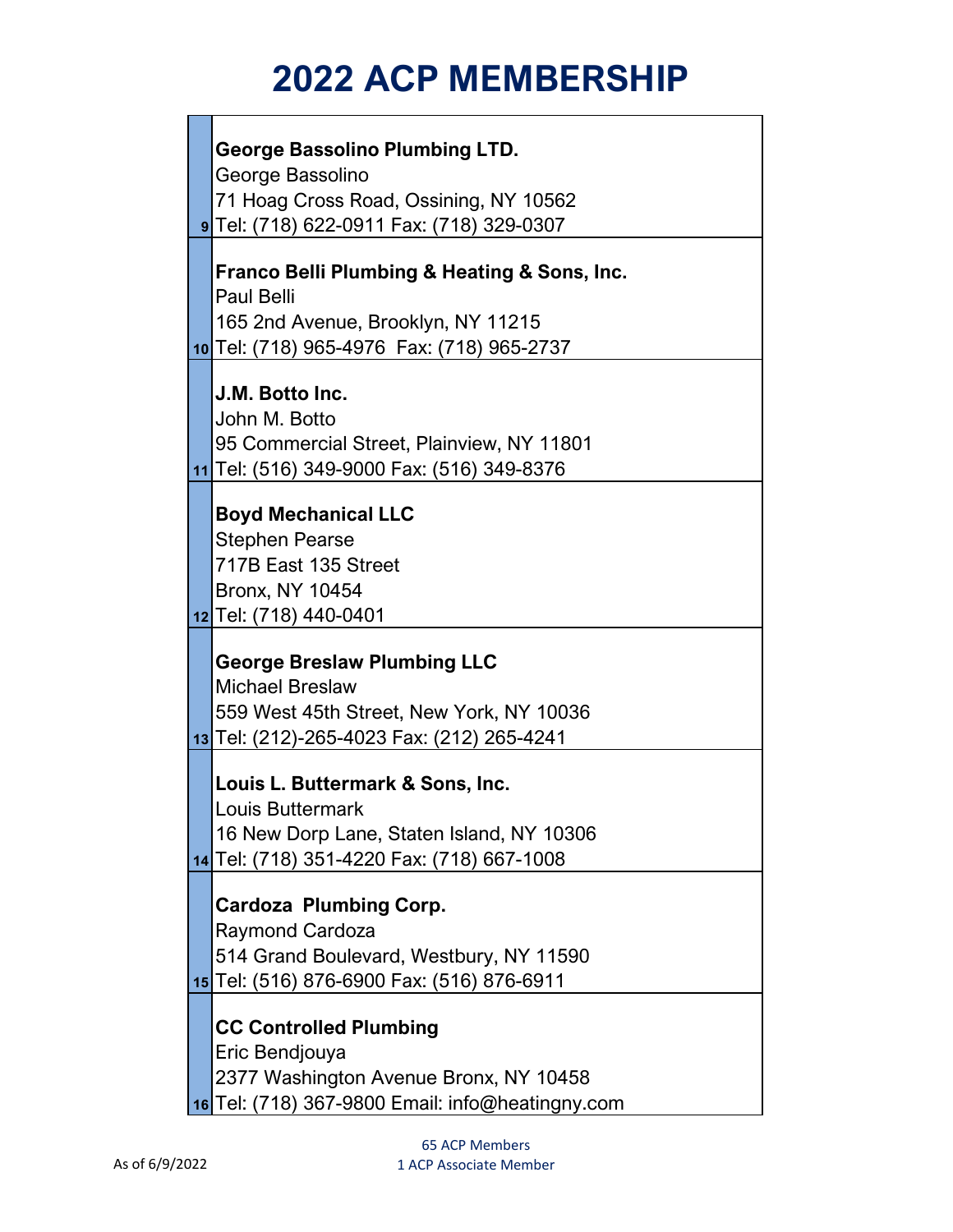| <b>Connelly &amp; Sons Plumbing, Inc.</b>           |
|-----------------------------------------------------|
| Kyran S. Connelly                                   |
| 230 East Meadow Ave, East Meadow, NY 11554          |
| 17 Tel: (516) 794-7380 Fax: (516) 794-7338          |
|                                                     |
| <b>Crescent Contracting Corp.</b>                   |
| <b>Barr Rickman</b>                                 |
| 2800 Webster Avenue, Bronx, NY 10458-3011           |
| 18 Tel: (718) 220-4200 Fax: (718) 584-2718          |
|                                                     |
| Day-Night Plumbing Heating & Cooling Corp.          |
| <b>Richard E. Farrell</b>                           |
| 87-71 Lefferts Blvd., Richmond Hill, NY 11418       |
| 19 Tel: (718) 847-2640 Fax: (718) 849-2905          |
|                                                     |
| Deem Plumbing, Inc.                                 |
| <b>Peter Quinn</b>                                  |
| 118 East 28th Street, Suite 414, New York, NY 10016 |
| 20 Tel: (212) 685-2626 Fax: (212) 209-7266          |
|                                                     |
| Delphi Plumbing & Heating, Inc.                     |
| Jim Sidiropoulos                                    |
| 242 43rd Street, Brooklyn, NY 11232                 |
| 21 Tel: (718) 369-7248 Fax: (718) 369-7265          |
| <b>Charles A. Dimino Inc.</b>                       |
| Charles A. Dimino                                   |
| 2441 Bath Avenue, Brooklyn, NY 11214                |
| 22 Tel: (718) 266-7480 Fax: (718) 266-0097          |
|                                                     |
| Duo Plumbing & Heating Corp.                        |
| Eugene S. Boccieri                                  |
| 88 Kreischer Street, Staten Island, NY 10309        |
| 23 Tel: (718) 948-4500 Fax: (718) 967-9596          |
|                                                     |
| Eagle 1 Mechanical, Inc.                            |
| Nicholas Katragis                                   |
| 62-43 30th Avenue, Woodside, NY 11377               |
| 24 Tel: (718) 932-9836 Fax: (718) 932-9837          |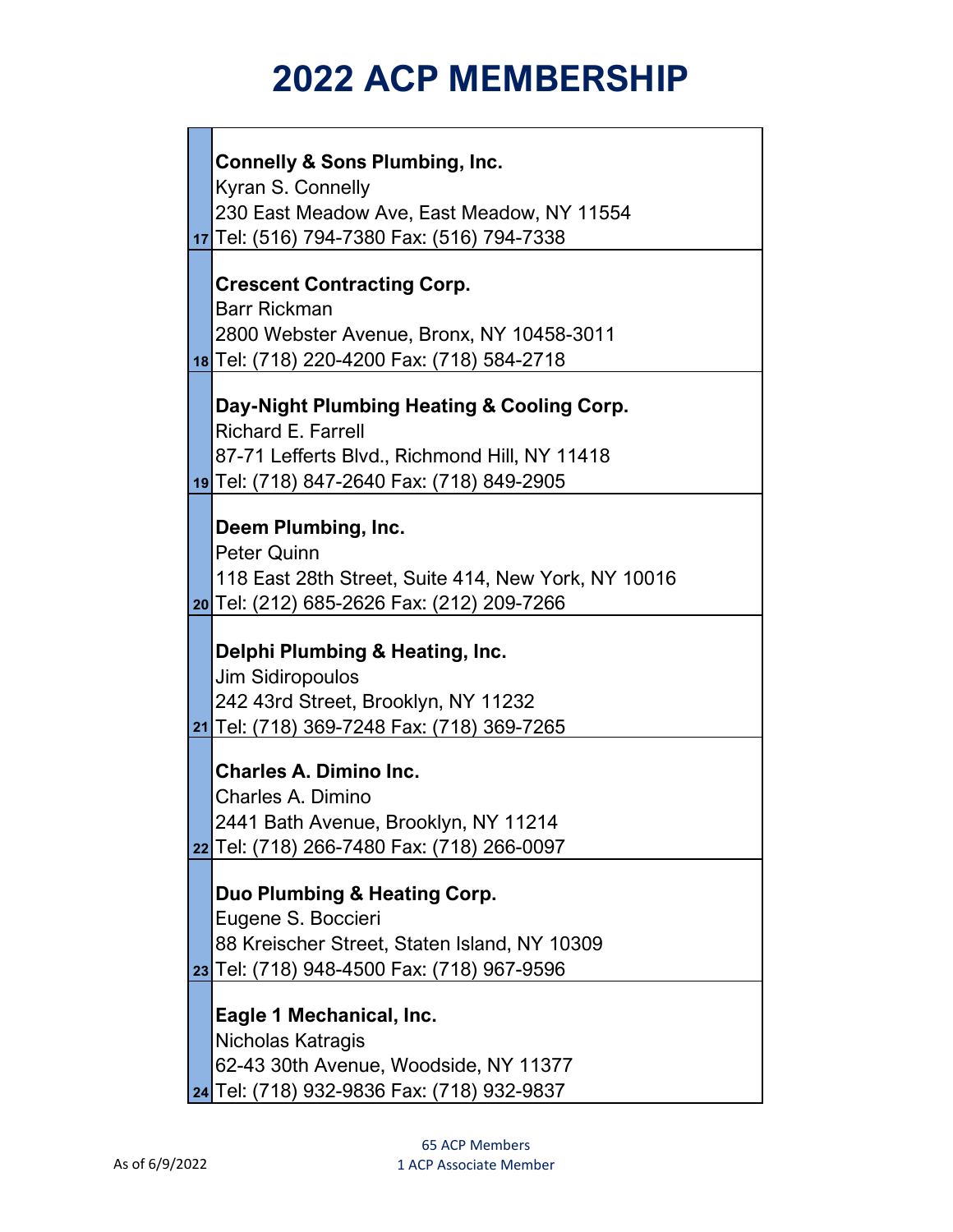| <b>Eastern Plumbing &amp; Mechanical Contr., Inc.</b>                                  |
|----------------------------------------------------------------------------------------|
| <b>Danielle Maglio</b>                                                                 |
| 1414 65TH Street, Brooklyn, NY 11219                                                   |
| 25 Tel: (718) 837-5374 Fax: (718) 234-7892                                             |
| <b>Evergreen Mechanical Corp.</b>                                                      |
| <b>Robert Greenberg</b>                                                                |
| 892 East 141st Street, Bronx, NY 10454                                                 |
| 26 Tel: (718) 292-1929 Fax: (718) 292-1927                                             |
|                                                                                        |
| <b>Forsythe Plumbing &amp; Heating Corp.</b>                                           |
| Alan Nathanson                                                                         |
| 14-24 118th Street, College Point, NY 11356                                            |
| 27 Tel: (718) 961-6464 Fax: (718) 961-6499                                             |
|                                                                                        |
| <b>Fresh Meadow Mechanical Plumbing LLC.</b>                                           |
| <b>Michael Burns</b>                                                                   |
| 65-01 Fresh Meadow Lane, Fresh Meadows, NY 11365                                       |
| 28 Tel: (718) 961-6634 Fax: (718) 888-0844                                             |
|                                                                                        |
| <b>Gateway Plumbing &amp; Heating</b>                                                  |
|                                                                                        |
| David Cataneo Jr.                                                                      |
| 591 Valley Street, Orange, NJ 07050                                                    |
| 29 Tel: (212) 980-0909 Fax: (973) 672-2500                                             |
|                                                                                        |
| <b>General Plumbing Corp.</b>                                                          |
| <b>Andrew Moran</b>                                                                    |
| 54-01 35th Street, LIC, NY 11101                                                       |
| <b>30</b> Tel: (718) 782-4400 Fax: (718) 782-2405                                      |
| Jam Service Co., Inc.                                                                  |
| John Gallagher                                                                         |
|                                                                                        |
| 125-06 16th Ave, College Point, NY 11356<br>31 Tel: (718) 961-8100 Fax: (718) 961-9437 |
|                                                                                        |
| <b>J.E.S. Plumbing &amp; Heating Corp.</b>                                             |
| John Scarpinito                                                                        |
| 355 Butler Street, Brooklyn, NY 11217                                                  |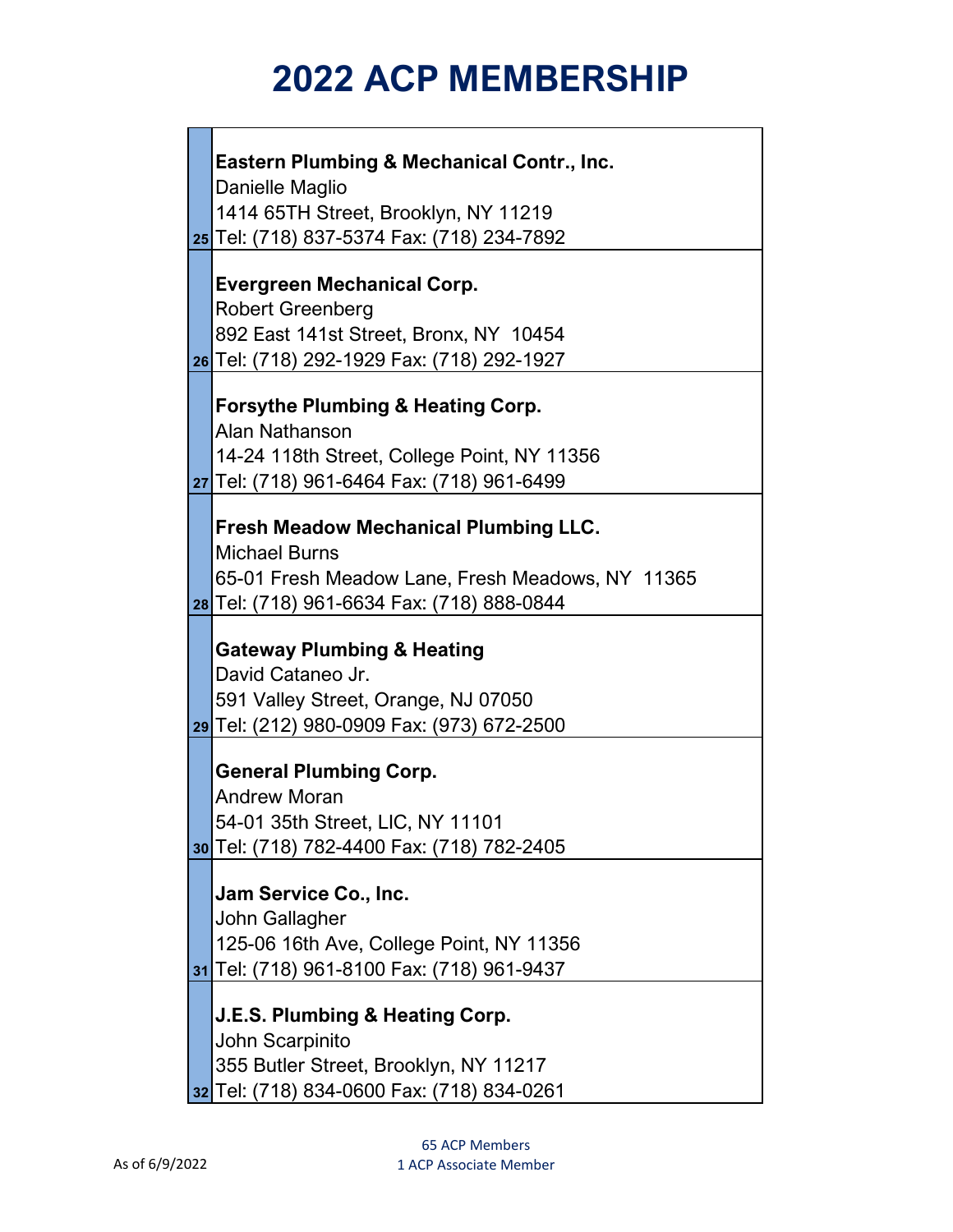| Lab Plumbing & Heating Co., Inc.                        |
|---------------------------------------------------------|
| Louis A. Bisso, Jr.                                     |
| 530 West 50th Street, New York, NY 10019                |
| 33 Tel: (212) 246-9690 Fax: (212) 581-4929              |
|                                                         |
| Geoffrey A. Lagas & Associates, Inc.                    |
| <b>Gary Funfgeld</b>                                    |
| 630 Fifth Ave - SB #1, New York, NY 10111               |
| 34 Tel: (212) 586-7065 Fax: (212) 586-7365              |
|                                                         |
| <b>M&amp;T Plumbing &amp; Heating Co., Inc.</b>         |
| Mark D. Teich                                           |
| 120 East 13th Street, New York, NY 10003                |
| 35 Tel: (212) 673-6700 Fax: (212) 353-0702              |
|                                                         |
| <b>M&amp;S Mechanical Corp.</b>                         |
| <b>Salvatore Amato</b>                                  |
| 240-21 Braddock Ave, Bellerose, NY 11426                |
| 36 Tel: (718) 413-7309 Fax: (631) 414-7241              |
|                                                         |
| <b>MAC Felder, Inc.</b>                                 |
| Amy Breslaw                                             |
| 610 11 Ave, New York, NY 10036                          |
| 37 Tel: (212) 877-8450 Fax: (212) 265-0131              |
|                                                         |
| Mar-Sal Plumbing & Heating Inc.                         |
| Salvatore Marullo                                       |
| 84-16 Pitkin Avenue, Ozone Park, NY 11417               |
| 38 Tel: (718) 322-1353 Fax: (718) 322-2413              |
|                                                         |
| <b>McPhee &amp; Sons Plumbing Heating Cooling Corp.</b> |
| John Hallahan                                           |
| 548 Third Avenue, New York, NY 10016                    |
| 39 Tel: (212) 427-2227 Fax: (718) 849-2905              |
|                                                         |
| <b>Medco Plumbing Inc.</b>                              |
| <b>Manfred Demenus</b>                                  |
| 65-11 Fresh Meadow Lane, Flushing, NY 11365             |
| 40 Tel: (718) 939-8100 Fax: (718) 359-7176              |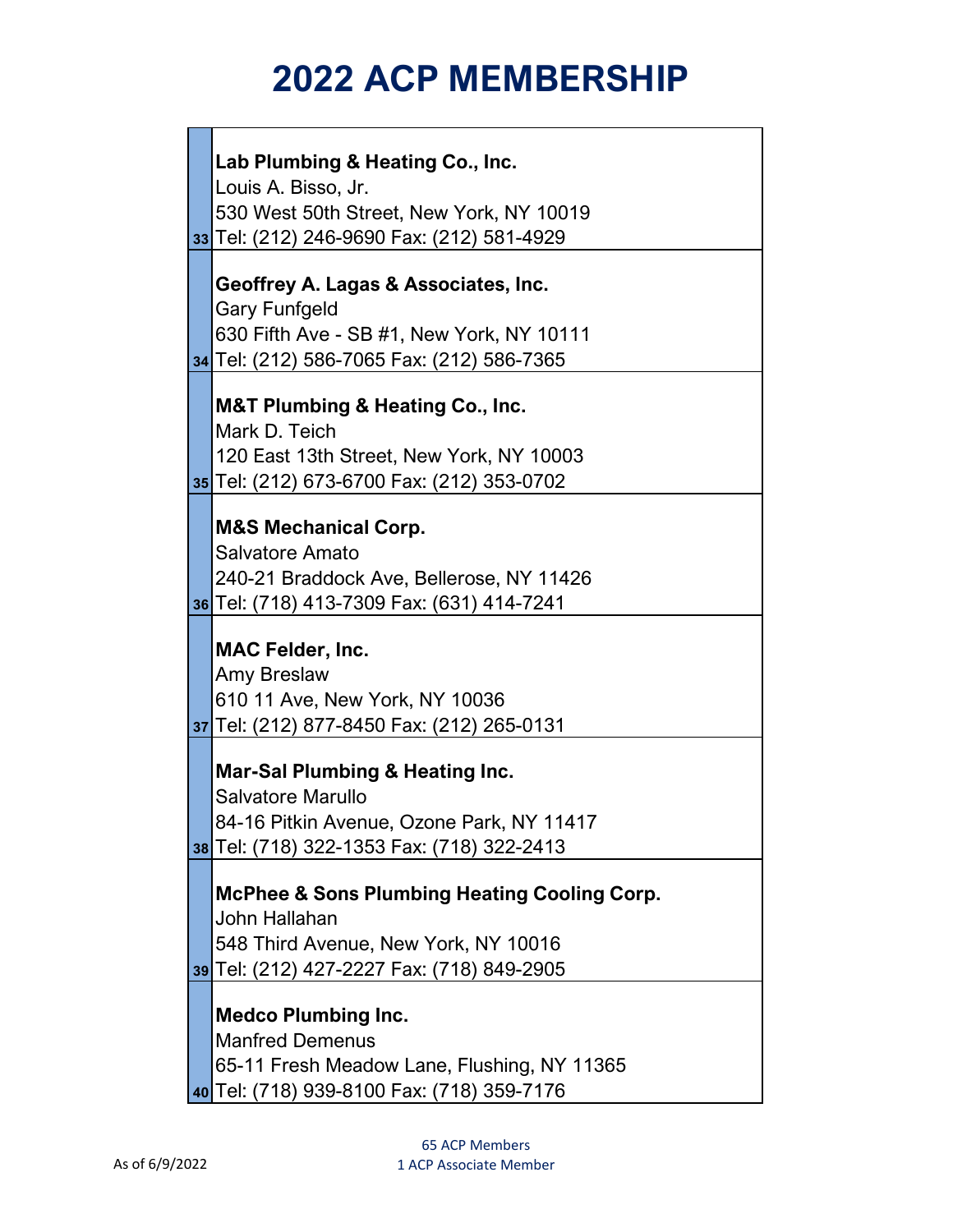| <b>New York Plumbing Heating Cooling Corp.</b>       |
|------------------------------------------------------|
| <b>Gregory Quattlander</b>                           |
| 87-71 Lefferts Blvd., Richmond Hill, NY 11418        |
| 41 Tel: (718) 441-6800 Fax: (718) 849-2905           |
|                                                      |
| <b>Noble Mechanical Corp.</b>                        |
| John Brzoza                                          |
| 1428 Sheridan Expressway, Bronx, NY 10459            |
| 42 Tel: (718) 842-0914 Fax: (718) 850-5103           |
|                                                      |
| <b>Olympic Plumbing &amp; Heating Services, Inc.</b> |
| Vincent Gamba                                        |
| 4 Aerial Way, Syosset, NY, 11791                     |
| 43 Tel: (718) 528-4001 Fax: (718) 528-0015           |
|                                                      |
| PSI Plumbing, Inc.                                   |
| <b>Javier Torres</b>                                 |
| 11 Spielman Road, Fairfield, NJ 07004                |
| 44 Tel: (973) 638-1600 Fax: (973) 638-1600           |
|                                                      |
| <b>Pace Plumbing Co.</b>                             |
| <b>Adam Levy</b>                                     |
| 41 Box Street, Brooklyn, NY 11222                    |
| 45 Tel: (718) 389-6100 Fax: (718) 383-6335           |
| The Pace Companies New York, Inc.                    |
| <b>Adam Levy</b>                                     |
|                                                      |
| 41 Box Street, Brooklyn, NY 11222                    |
| 46 Tel: (718) 389-6100 Fax: (718) 383-6335           |
| Par Plumbing Co., Inc.                               |
| Lawrence J. Levine                                   |
| 60 North Prospect Ave, Lynbrook, NY 11563            |
| 47 Tel: (516) 887-4000 Fax: (516) 593-9089           |
|                                                      |
| <b>Parkview Plumbing &amp; Heating Inc.</b>          |
| <b>Christopher Strnad</b>                            |
| 2210 Reeds Hill Lane, Bronx, NY 10475                |
| 48 Tel: (718) 792-3500 Fax: (718) 792-4636           |
|                                                      |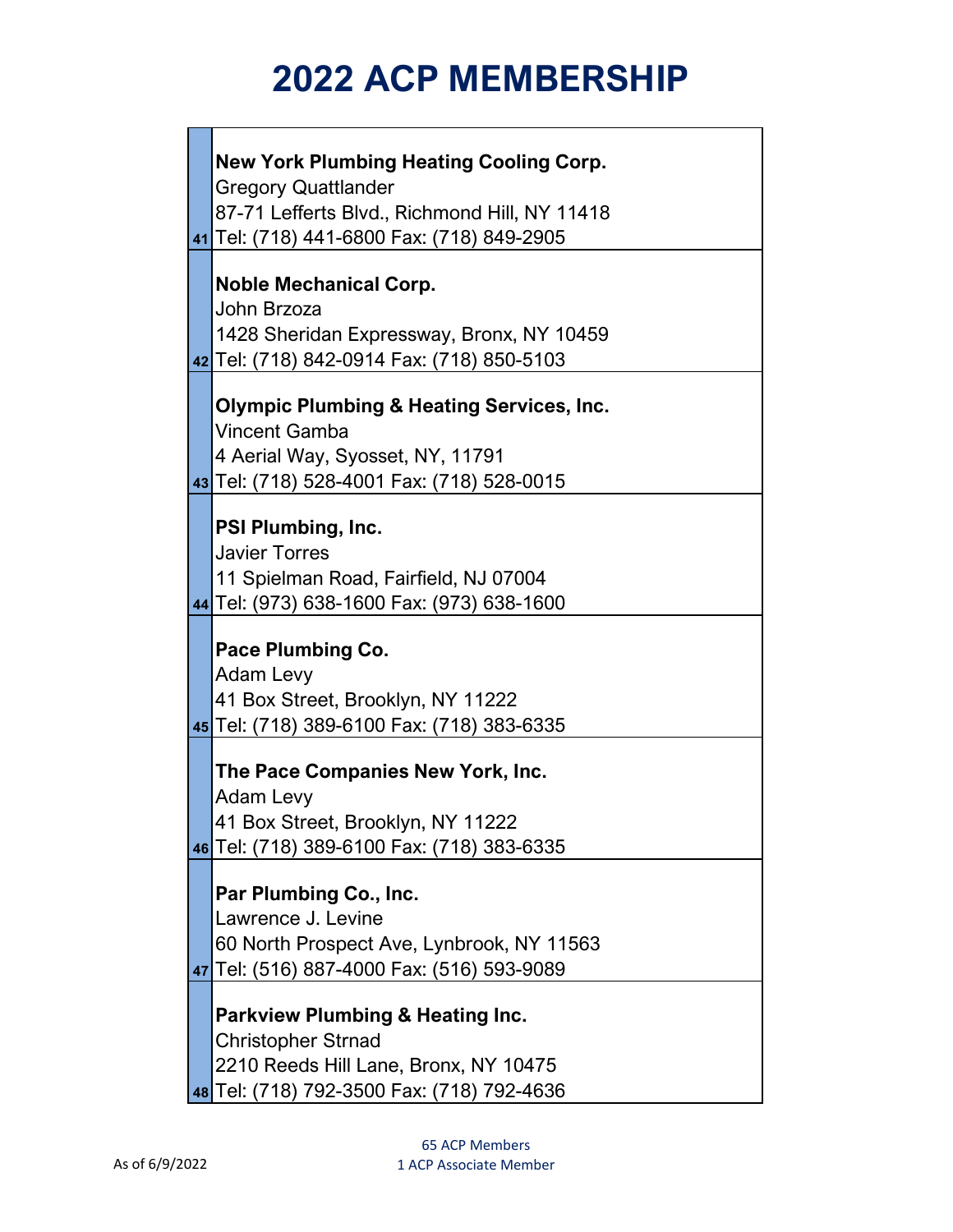|  | <b>Richards Plumbing &amp; Heating Co., Inc.</b> |
|--|--------------------------------------------------|
|  | Richard V. Turchiano                             |
|  | 231 Kent Street, Brooklyn, NY 11222              |
|  | 49 Tel: (718) 383-9900 Fax: (718) 383-9911       |
|  |                                                  |
|  | Rocon Corp.                                      |
|  | Salvatore Romano                                 |
|  | 16 First Street, Garden City Park, NY 11040      |
|  | 50 Tel: (516) 535-4620 Fax: (516) 535-4623       |
|  | <b>Robert Parchment Plumbing</b>                 |
|  | <b>Robert Parchment</b>                          |
|  | 3281 Broadway, New York, NY 10027                |
|  | 51 Tel: (212) 694-2537 Fax: (212) 694-2539       |
|  |                                                  |
|  | Fred J. Riehm, Inc.                              |
|  | Luke Butterfield                                 |
|  | 3077 Mitchell Place, Bronx, NY 10465             |
|  | 52 Tel: (347) 657-0030 Fax: (347) 657-0033       |
|  |                                                  |
|  | <b>Riehm Plumbing Corp.</b>                      |
|  | <b>Thomas Pepe</b>                               |
|  | PO Box 194, Northvale, NJ 07647                  |
|  | 53 Tel: (718) 585-4540 Fax: (718) 585-4543       |
|  | <b>SBA Plumbing Corp.</b>                        |
|  | Bruce T. Bauer                                   |
|  | 23-30 50th Avenue, LIC, NY 11101                 |
|  | 54 Tel: (718) 786-1100 Fax: (718) 361-5327       |
|  |                                                  |
|  | <b>Satellite Plumbing Corp.</b>                  |
|  | <b>Fiore Esposito</b>                            |
|  | 65 Bruckner Boulevard, Bronx, NY 10454           |
|  | 55 Tel: (718) 292-4099 Fax: (718) 402-0750       |
|  | Schumacher & Farley Plumbing & Heating., Inc.    |
|  | Frederick R. Dobler                              |
|  | 77-15 19 Road, East Elmhurst, NY 11370           |
|  | 56 Tel: (718) 392-2105 Fax: (718) 392-2311       |
|  |                                                  |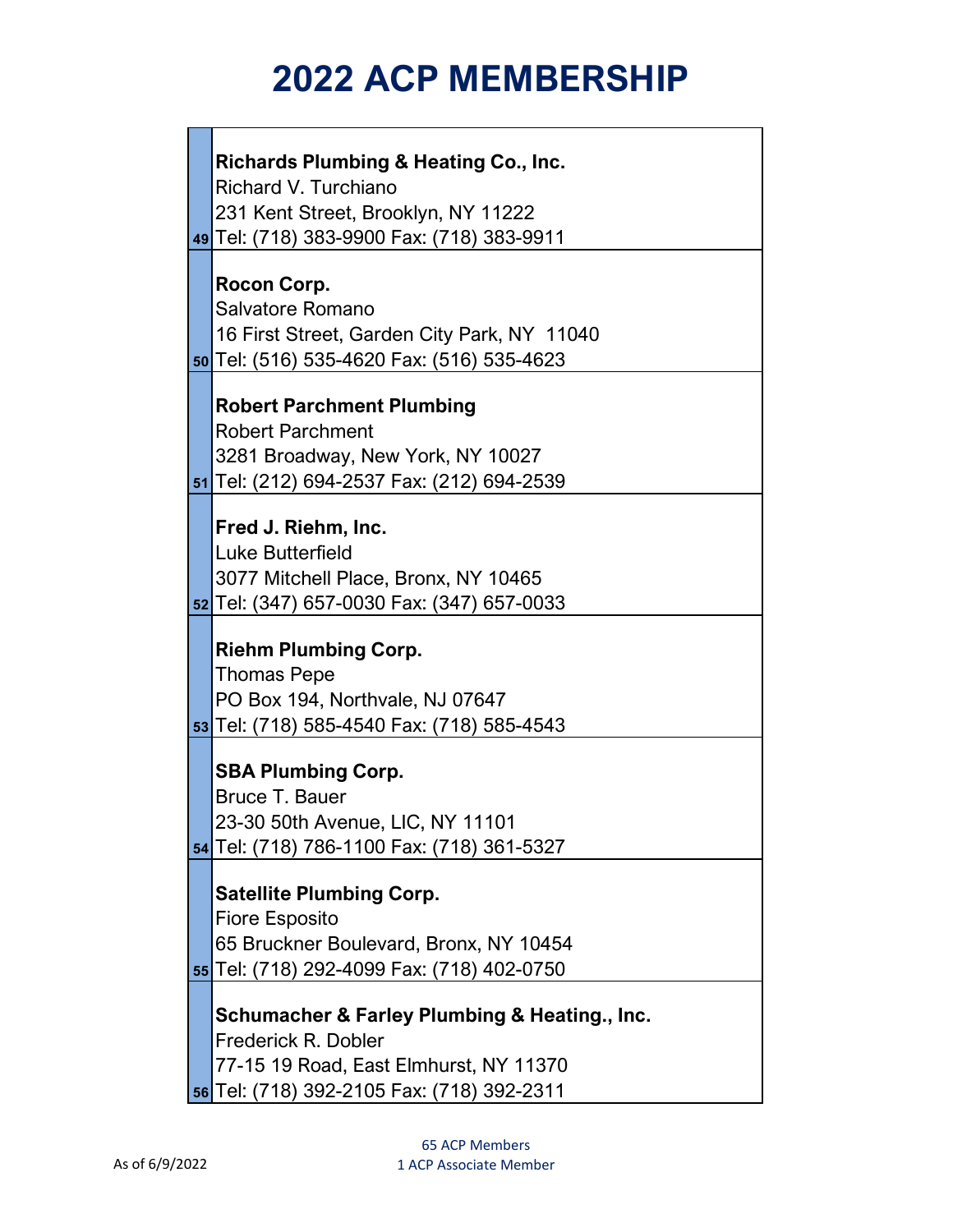| <b>Skountzos Plumbng &amp; Heating</b><br><b>Michael Skountzos</b><br>6925 6th Ave, Brooklyn, NY 11209<br>57 Tel: (718) 748-4141                                 |
|------------------------------------------------------------------------------------------------------------------------------------------------------------------|
| S & L Plumbing & Heating Corp.<br>Salvatore Alonge<br>56 Lafayette Avenue, Suite 380, White Plains, NY 10603<br>58 Tel: (914) 908-6990 Fax: (914) 206-3640       |
| <b>Superior Plumbing &amp; Heating Mechanical</b><br>Christopher J. Yohe<br>87-16 101 Avenue, Ozone Park, NY 11416<br>59 Tel: (718) 925-8282 Fax: (718) 925-8283 |
| <b>Total Service LTD</b><br><b>Thomas Maniuszko</b><br>116-04 Atlantic Avenue, Richmond Hill, NY 11419<br>60 Tel: (718) 805-0554 Fax: (718) 441-5518             |
| <b>Tristate Plumbing Services Corp.</b><br><b>Marc Breslaw</b><br>1431 Cromwell Avenue, Bronx, NY 10452                                                          |

**61** Tel: (212) 563-0341 Fax: (718) 695-5290

#### **Vital Plumbing Inc.**

**62** Tel: (718) 676-4326 Fax: (718) 676-4329 Vitaly Kontorovich 2969 Coney Island Avenue, Brooklyn, NY 11235

#### **V.C. Vitanza & Sons**

Ted Vitanza

1405 Harding Ave. Linden, NJ 07036

**63** Phone 718-246-9200 Email edv@vcvitanzasons.com

#### **WDF, Inc.**

**64** Tel: (914) 776-8000 Fax: (914) 668-5017 30 N. MacQuesten Pkwy., Mt. Vernon, NY 10550